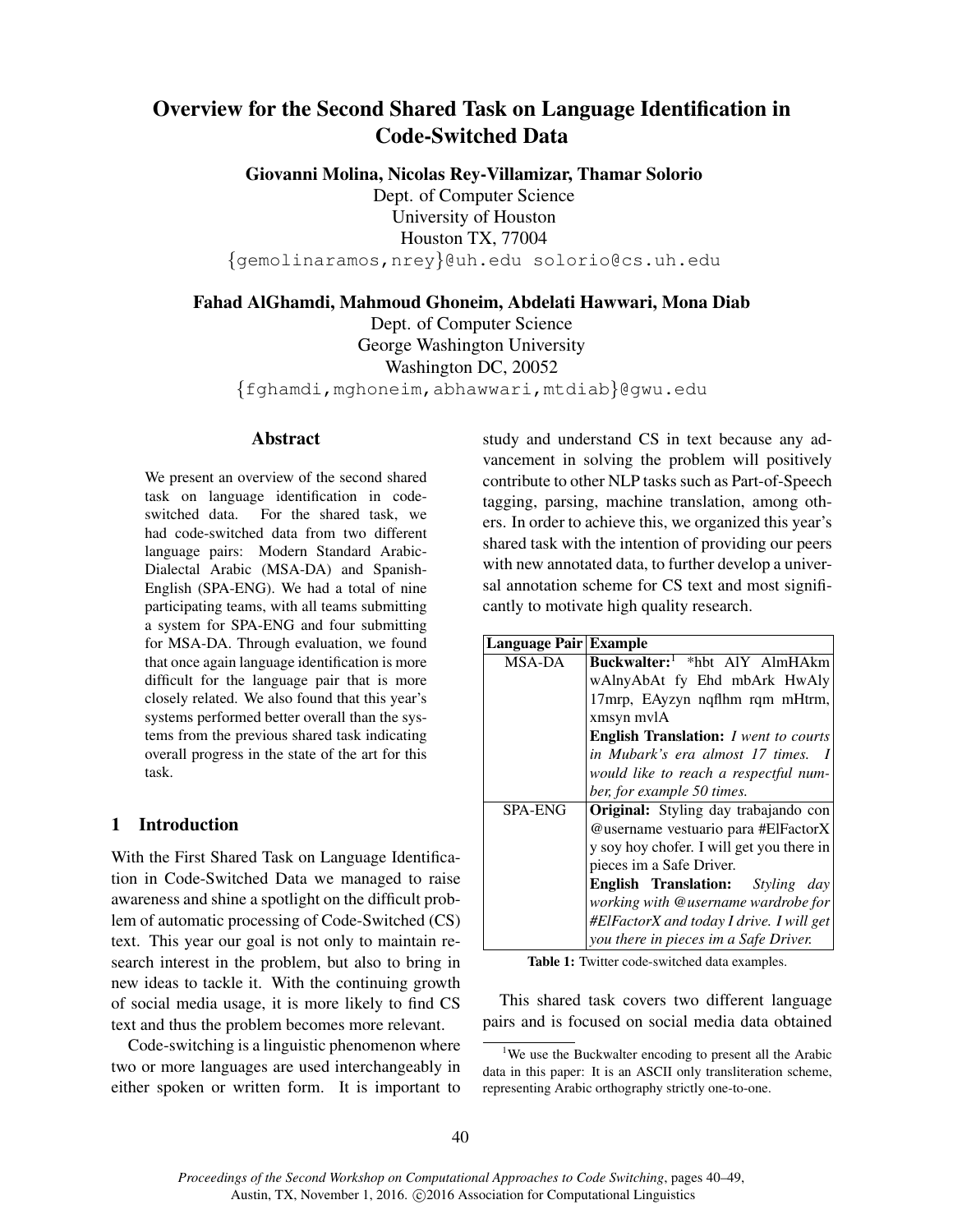from Twitter. The language pairs used this time are Spanish-English (SPA-ENG) and Modern Standard Arabic-Dialect Arabic (MSA-DA). These languages are widely used around the world and are good examples of language pairs that are easily interchanged by the speakers. Participants are tasked with predicting the correct language label for each token in the unseen test sets.

We provide a full description of the shared task in the following section and we talk about related work in section 3. The data sets used for the task are described in section 4, followed by an overview of the submitted systems in section 5. Finally, we show the results, lessons learned and conclusion in sections 6, 7 and 8, respectively.

## 2 Task Description

Similar to the first edition, the task consists of labeling each token/word in the input test data with one out of 8 labels: *lang1, lang2, fw, mixed, unk, ambiguous, other* and *named entities (ne)*. The labels *fw* and *unk* were added in this edition of the shared task and are derived from tokens that used to be labeled as *other*. The *lang1, lang2* labels correspond to the two languages in the language pair, for example with SPA-ENG, *lang1* would be ENG and *lang2* would be SPA. The *fw* label is used to tag tokens that belong to a language other than the two languages in the language pair. The *mixed* label is used to tag words composed of code-switched morphemes, such as the word uber*eando* ('driving for Uber') in SPA-ENG. The *unk* label is used to tag tokens that are gibberish or unintelligible. The *ambiguous* label is used to tag words that could be labeled as either language in the language pair and the context surrounding the word is not enough to determine a specific language, for example the word *a* is a determiner in English and a preposition in Spanish and it can be hard to tell which language it belongs to without the surrounding context. The *other* label is used to tag usernames, emoticons, symbols, punctuation marks, and other similar tokens that do not represent words. Lastly, the *ne* label is used to tag named entities, which are proper nouns and must be identified correctly in order to properly conduct an analysis of CS data. This is due to the fact that named entities are usually kept the same even as languages switch. Named entities are problematic even for human annotators and require a lot of work, including defining absolute and correct guidelines for annotation.

In Table 1 we show examples of code-switched tweets that are found in our data. We have posted the annotation guidelines for SPA-ENG, but it can be generalized to the MSA-DA language pair as well. This is possible because we want to have a universal set of annotation labels that can be used to correctly annotate new data with the least amount of error possible. We keep improving the guidelines to accommodate findings from the previous shared task as well as new relevant research.

## 3 Related Work

The earliest work on CS data within the NLP community dates back to research done by Joshi (1982) on an approach to parsing CS data. Following work has been described in the First Shared Task on Language Identification in Code-Switched Data held at EMNLP 2014 (Solorio et al., 2014). Since the first edition of the task, new research has come to light involving CS data.

There has been work on language identification of different language pairs in CS text, such as improvements on dialect identification in Arabic (Al-Badrashiny et al., 2015) and detection of intraword CS in Dutch and dialect varieties (Nguyen and Cornips, 2016). There has also been work on POS tagging and parsing such as parsing of bilingual code-switched text (Vilares et al., 2015a), POS tagging of Hindi-English CS social media text (Sequiera et al., 2015; Jamatia et al., 2015) and shallow parsing of Hindi-English CS social media text (Sharma et al., 2016). Another area where there has been some new research work is in sentiment analysis, such as emotion detection in Chinese-English code-switched texts (Lee and Wang, 2015) and sentiment analysis on Spanish-English Twitter posts (Vilares et al., 2015b).

(Kosoff, 2014) carried out a sociolinguistic investigation focused on the use of code-switching in the complex speech community of Egyptian Twitter users. It studies the combinations of Modern Standard Arabic(MSA), Egyptian Colloquial Arabic, English, and Arabizi; whether it is a Modern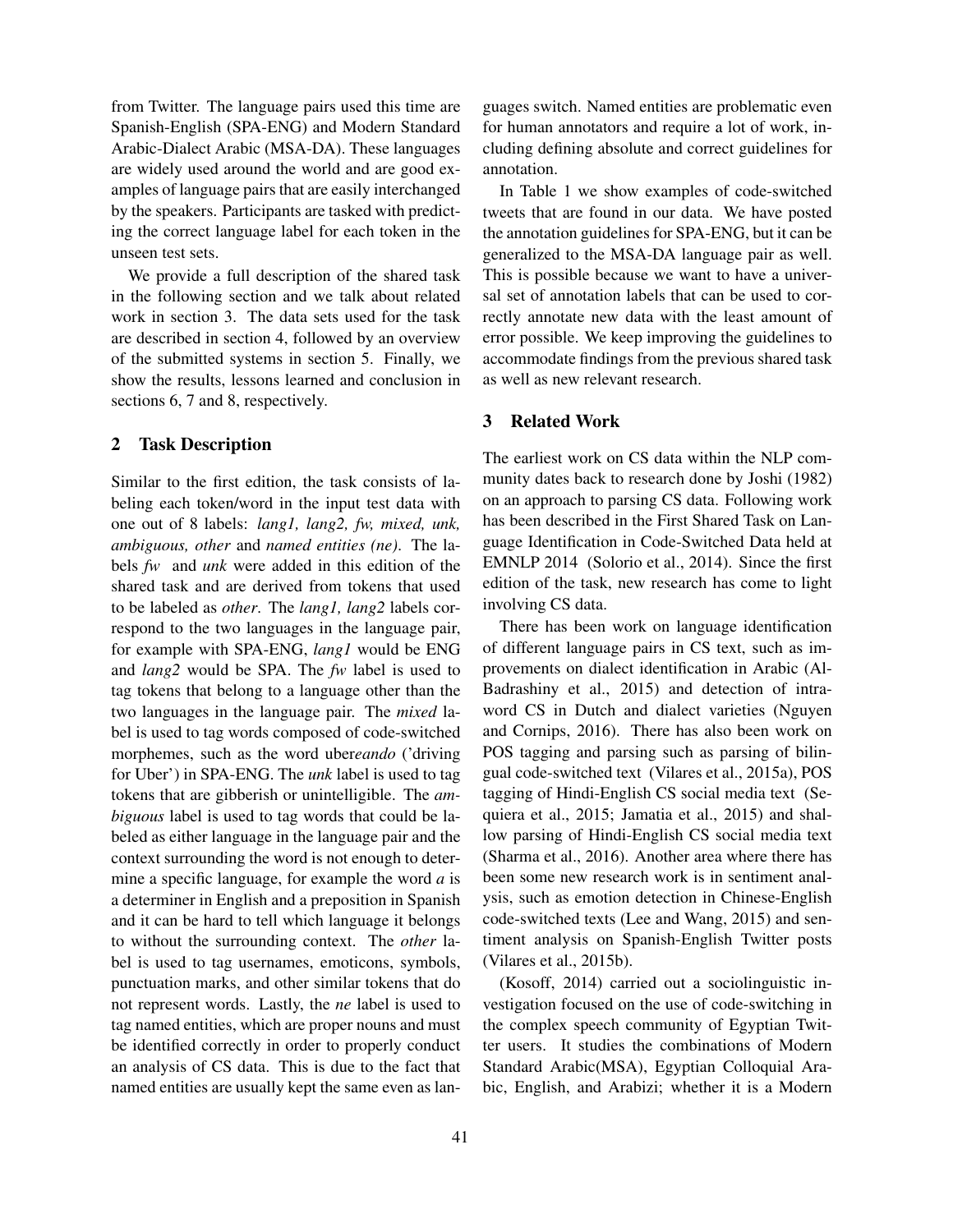Standard Arabic or Egyptian Colloquial Arabic. The research goal was to describe the code switching phenomena situation found in this Egyptian twitter community.

We also had contributions of new CS corpora, such as a collection of Arabic-Moroccan Darija social media CS data (Samih and Maier, 2016), a collection of Turkish-German CS tweets (Özlem Çetinoğlu, 2016), a large collection of Modern Standard Arabic and Egyptian Dialectal Arabic CS data (Diab et al., 2016) and a collection of sentiment annotated Spanish-English tweets (Vilares et al., 2016). Other work includes improving word alignment and MT models using CS data (Huang and Yates, 2014), improving OCR in historical documents that contain code-switched text (Garrette et al., 2015), the definition of an objective measure of corpus level complexity of code-switched texts  $(Gambäck and Das, 2016)$  and  $(Begum et al., 2016)$ presented an annotation scheme for annotating the pragmatic functions of CS in Hindi-English codeswitched tweets. There is still more research to be done involving CS data, and we hope this second edition of the shared task will help motivate further research.

## 4 Data Sets

The data for the shared task was collected from Twitter. We decided to use Twitter because it has a large user base from a multitude of countries and this provides a good space to find code-switched data. Twitter also provides an API which makes it easier to crawl and collect data. However, there are limitations to the amount of data that can be collected and restrictions to how we can share data.

| <b>Language Pair Training Development</b> |       |       | Test           |
|-------------------------------------------|-------|-------|----------------|
| MSA-DA                                    | 8.862 | 1.117 | 1,262(1,258)   |
| SPA-ENG                                   | 8.733 | 1.857 | 18,237(10,716) |

Table 2: Data set statistics for SPA-ENG and MSA-DA.

In Table 2 we show the statistics for the data sets used in the shared task. These statistics were taken at the moment the data was released, but they can change with time due to tweets becoming unavailable. To account for this limitation, we used the maximum amount of tweets that all participants had in common after submission of the test data, which we show in parenthesis.

## 4.1 SPA-ENG

For SPA-ENG, we used the training and test corpora from the EMNLP 2014 shared task as this year's training corpus and development corpus, respectively. However, the previous shared task did not have the same labels we are using this year. We had in-lab annotators follow a simple mapping process: they went through all the tokens previously labeled as *other* that are not usernames, emoticons or symbols and either changed them to *fw*, *unk* or kept them as *other*. The annotators used the annotation guidelines posted on the shared task website to make the decisions required for the mapping.

We made improvements to the quality of the data with the help of our in-lab annotators. We performed quality checks for label inconsistencies by manually looking at the labels of word types that had more than one label and changing them to the correct one if needed. We also verified and fixed the tokenization of the data to remove single whitespaces that appeared as tokens and to correctly tokenize emoticons and other symbols.

Building the new test corpus consisted of first finding code-switched data and secondly annotating the data. Finding code-switched tweets is not an easy task, so we followed a series of steps to help us locate a good amount of code-switched tweets. First, similar to the previous task, we selected geographical areas where there is a strong presence of bilingual speakers, specifically Miami and New York. Secondly, we performed a search within these areas for popular Spanish language radio stations with active Twitter accounts. Then, we selected the Twitter accounts of radio stations that code-switched in their tweets and collected them. From here, we looked for code-switched tweets within the accounts of users that are followed by and that follow the radio stations and collected them as well. Finally, we examined the accounts of users that interact with these users and check for code-switched tweets. In total, we obtained tweets from 21 users and a total of 61,943 tweets.

The annotation process consisted of three steps: in-lab pre-annotation, crowd-sourcing and in-lab quality check. Our in-lab pre-annotation was performed by training an SVM with the training corpus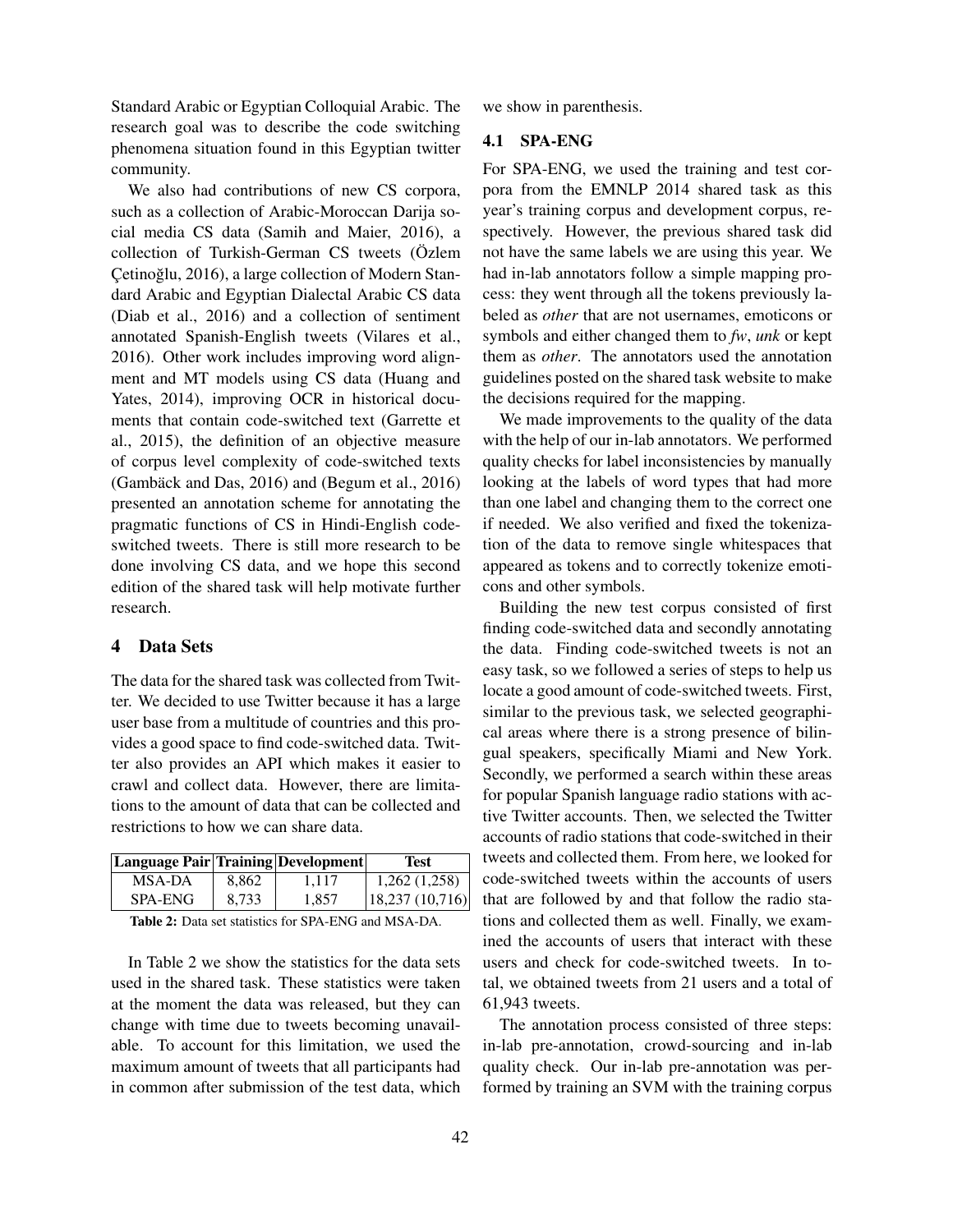from the previous shared task and then annotating our test data with the language label. We then used a pattern matching algorithm with regular expressions to label tokens with *other*. Following that, we ranked our word types by token frequency score and selected the top thousand most frequent words and manually verified the labels and fixed them where necessary. We then propagated this to the entire data set and separated the affected tokens and considered them as annotated. Next, we took the rest of the unannotated data set and used CrowdFlower to annotate it. We used a subset of the training corpus (one that contained roughly equally distributed tokens for each label) as our gold data for quality control within the crowd-sourcing task. After the first round of annotation was completed, we took tokens with a confidence score under 0.75 and resubmitted them to CrowdFlower in an attempt to improve the quality of the tags. Finally, we manually went through the most frequent tokens that had more than one label assigned and verified them to get rid of inconsistencies and further improve the quality. This whole process of annotation cost us roughly \$1,100, which comes out to about \$0.02 per tweet. In order to have the best possible quality in the data, we first selected the top 35K tweets ranked by overall tweet confidence, which was taken to be the lowest confidence among the tokens for that tweet. From here we selected all the code-switched tweets and 10k monolingual tweets. This became the official test data set for the shared task. We later decided to remove tweets that contain URLs in them for consistency with the training and development corpora as they did not contain URLs. This is the subset of test data that we end up using to rank the participating systems.

In Table 3 we show the statistics of the data set used to evaluate the participating systems. This includes only the tweets that all the participants managed to crawl from Twitter, and it is not the complete data set.

#### 4.2 MSA-DA

For the MSA-DA language pair, the Egyptian dialect is used as the Arabic dialect, EGY. We combined the Train, Test-1, and Test-2 corpora that we used in the EMNLP 2014 shared task to create the new training and development corpora. The data

|           | <b>Monolingual Tweets   Code-Switched Tweets</b> |
|-----------|--------------------------------------------------|
| 4,626     | 6,090                                            |
| Label     | <b>Tokens</b>                                    |
| ambiguous |                                                  |
| lang1     | 16,944                                           |
| lang2     | 77,047                                           |
| mixed     |                                                  |
| ne        | 2,092                                            |
| fw        | 19                                               |
| other     | 25,311                                           |
| unk       | 25                                               |
| Total     | 121,446                                          |

Table 3: Test Data statistics for SPA-ENG.

was crawled and collected from Twitter. We perform a number of quality checks on the old data to overcome any issues that the participants may face. One of these checks is that all the old tweets are re-crawled from Twitter to reduce the percentage of missing tweets. The missing tweets and the tweets that contained white spaces were removed. This step was performed as a validation step. After the validation step, we accepted and published 9,979 Tweets (8,862 tweets for the training set, and 1,117 tweets for the development set).

Building a new test corpus required crawling new data and annotating the crawled data. As we did in the previous shared task, we used the Tweepy library to harvest the timeline of 26 Egyptian Public Figures. We have some filtration criteria that we applied on the new test set. Since we are using the tweets that we introduced in the EMNLP 2014 CS shared task, we set the crawling script to harvest only the tweets that were created in 2014, to maintain consistency in topics with the training/dev data sets. Also, the tweets that contain URLs and re-tweets were excluded. The total number of harvested tweets after applying the filtration criteria was 12,028 tweets. This number of tweets was bigger than what we needed for the test set. So, we chose only 1,262 tweets. However, before choosing the 1,262 tweets, we wanted to consider the public figure whose tweets contain more code-switching points. So, we input all the tweets into the Automatic Identification of Dialectal Arabic (AIDA2) tool (Al-Badrashiny et al., 2015) to perform token level language identification for the EGY and MSA tokens in context. According to AIDA2s output we chose a certain percentage of tweets from the Pub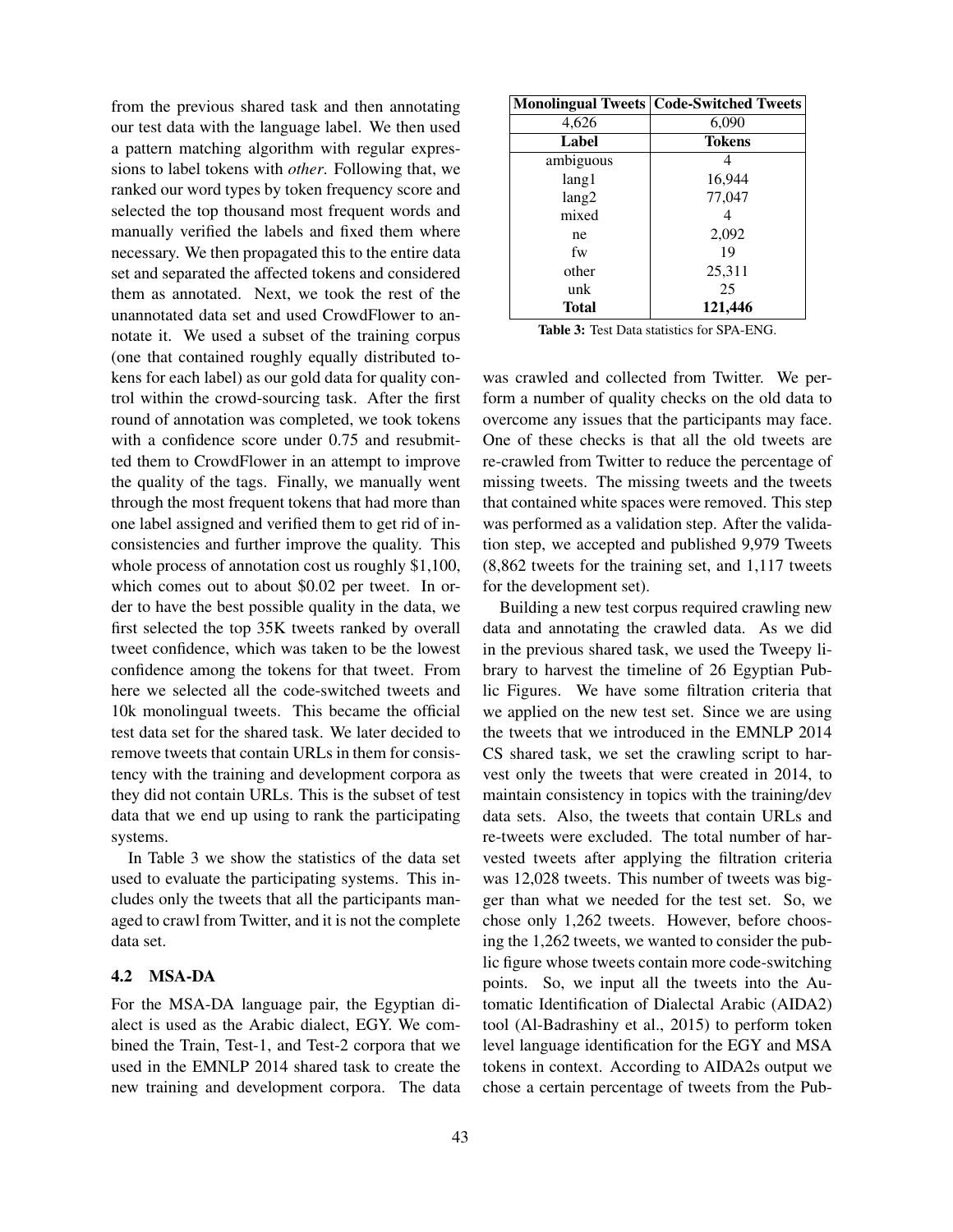lic Figure whose CS percentage in his/her tweets is more than 35%. We used the improved version of the Arabic Tweets Token Assigner which is made available through the shared task website  $3$  to avoid the misalignment issues and guarantee consistency.

Two Egyptian native speakers were asked to perform the annotation. They were trained to get involved with the project's concepts and related linguistic issues to increase their productivity and accuracy. Our Annotation team used two types of CS tag-sets: a) a rich version which is Arabic dialects oriented and it is used in our lab; and, b) a reduced CS tag-set which is consistent. The two tag-sets are mappable to each other (we mapped our tag set to the six tags). In our annotation, we used *lang1* to represent MSA, and *lang2* for Egyptian words, *ambiguous* when the context cant help decide if a word is MSA or DA, and foreign word (*fw*) for non-Arabic word even it is in Arabic script or Latin script. To manage the annotation quality, the annotations were checked when initially performed and then checked again at the end of the task. The Inter-Annotator Agreement (IAA) was measured by using 10% of the total number of data to ensure the performance and agreement among annotators. A specialist linguist carried out adjudication and revisions of accuracy measurements. We approached a stable Inter Annotator Agreement (IAA) of over 90% pairwise agreement.

|           | <b>Monolingual Tweets   Code-Switched Tweets</b> |
|-----------|--------------------------------------------------|
| 1,044     | 214                                              |
| Label     | <b>Tokens</b>                                    |
| ambiguous | 117                                              |
| lang 1    | 5,804                                            |
| lang2     | 9,630                                            |
| mixed     |                                                  |
| ne        | 2,363                                            |
| fw        |                                                  |
| other     | 2,743                                            |
| unk       |                                                  |
| Total     | 20,658                                           |

Table 4: Test Data statistics for MSA-DA.

Table 4 shows the statistics of the MSA-DA test set used to evaluate the participating systems. It contains only the tweets that all the participants managed to crawl from Twitter, and it's not the complete

data set.

#### 5 Survey of Shared Task Systems

This year we received submissions from nine different teams, which is two more teams than the previous shared task. All teams participated in the SPA-ENG task, while four teams also participated in the MSA-DA task. There was a wide variety of system architectures ranging from simple rule based systems all the way to more complex machine learning implementations. Most of the systems submitted did not change anything in the implementation to tackle one language pair or the other, which implies that the participants were highly interested in building language independent systems that could be easily scaled to multiple language pairs.

In Table 5 we show a summary of the the architectures of the systems submitted by the participants. All teams, with the exception of (Chanda et al., 2016), used some sort of machine learning algorithm in their systems. The algorithm of choice by most participants was the Conditional Random Fields (CRF). This is no surprise since CRFs fit the problem nicely due to the sequence labeling nature of the task as it was evidenced in the high performance by CRFs achieved in the previous shared task.

A new addition this year is the use of deep learning algorithms by two of the participants. Deep learning is now much more prevalent in NLP than it was two years ago when the previous shared task was held. (Jaech et al., 2016) used a convolutional neural network (CNN) to obtain word vectors which are then fed as a sequence to a bidirectional long short term memory recurrent neural network (LSTM) to map the sequence to a label. The system submitted by (Samih et al., 2016) used the output of a pair of LSTMs along with a CRF and postprocessing to obtain the final label mapping. These systems are perhaps more complex than traditional machine learning algorithms, but the trade off for performance is evident in the results.

Most of the participants included some sort of external resource in their system. Among them we can find large monolingual corpora, language specific dictionaries, Part-of-Speech taggers, word embeddings and Named Entity Recognizers. Other fea-

<sup>3</sup> http://care4lang1.seas.gwu.edu/cs2/call.html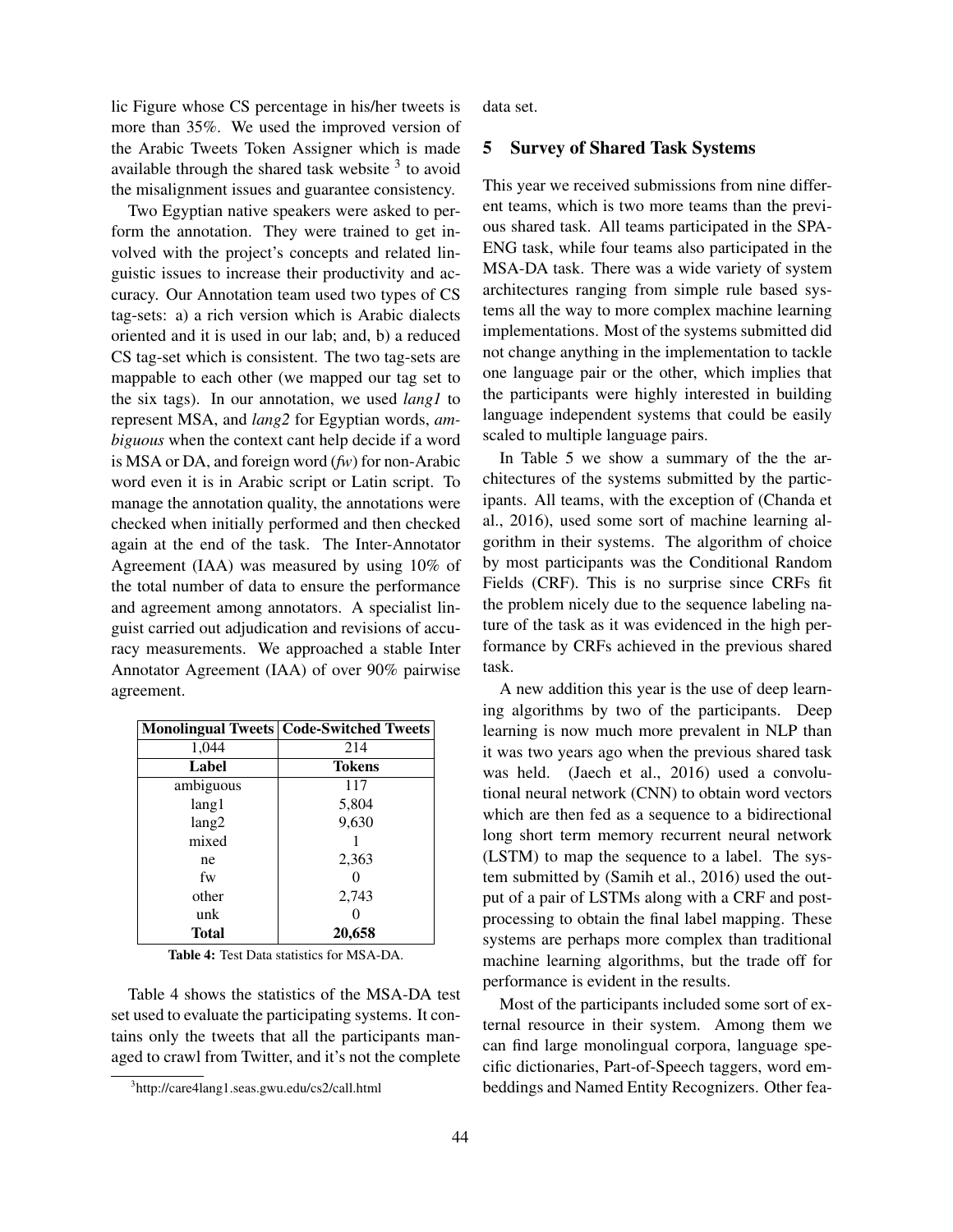| <b>System</b>                        | <b>Traditional</b><br><b>Machine</b><br>Learning | <b>Deep</b><br>Learning | <b>Rules</b>             | <b>External Resources</b>      | LM | Case | Affixes | <b>Context</b> |
|--------------------------------------|--------------------------------------------------|-------------------------|--------------------------|--------------------------------|----|------|---------|----------------|
| (Al-Badrashiny<br>and<br>Diab, 2016) | <b>CRF</b>                                       |                         | $\overline{\phantom{a}}$ | SPLIT, Gigaword                |    |      |         |                |
| (Xia, 2016)                          | <b>CRF</b>                                       |                         |                          | fastText                       |    |      |         | $+1$           |
| (Jaech et al., $2016$ )              | $\overline{\phantom{a}}$                         | CNN.<br><b>LSTM</b>     |                          |                                |    |      |         |                |
| (Shirvani<br>al.<br>et<br>2016)      | Logistic<br>Regres-<br>sion                      |                         |                          | GNU Aspell, NER,<br>POS tagger |    |      |         |                |
| (Chanda et al., $2016$ )             | $\blacksquare$                                   |                         | √                        | NER, Dictionaries              |    |      |         | $+1$           |
| (Samih et al., 2016)                 | <b>CRF</b>                                       | <b>LSTM</b>             |                          | Gigaword, word2vec             |    |      |         | $+1$           |
| (Shrestha, 2016)                     | <b>CRF</b>                                       |                         |                          |                                |    |      |         |                |
| (Sikdar and Gambck,<br>2016)         | <b>CRF</b>                                       | ۰                       |                          | Babelnet, Babelfy              |    |      |         | $+2$           |

Table 5: Summary of the architectures of the systems submitted.

tures used in some of the systems were language models, word case information (Title, Uppercase, Lowercase), affixes and surrounding context.

## 6 Results

Same as the previous shared task, we used the following metrics to evaluate the submitted systems: Accuracy, Precision, Recall and F-measure. We use regular F-measure to rank the systems at the tweet level and the weighted average F-measure to rank the systems at token level to account for the imbalanced distribution of the labels.

To evaluate the systems, we first took the subset of tweets that all participants had in common to provide a fair comparison among them. We designed a simple lexicon-based baseline system by taking only the lexicon for *lang1, lang2* from the training corpus. We labeled symbols, emoticons, usernames, punctuation marks and URLs as other. If we find an unseen token or have a tie, we assign the majority class label. We compare the results of all participants to this baseline.

To calculate the performance of the systems at the tweet level, we use the predicted token level information to determine if a tweet is code-switched or monolingual. If the tweet has at least one token from each language (*lang1, lang2*), then it is labeled a code-switched. Otherwise, the tweet is labeled as monolingual. Table 6 shows the tweet level results for all submitted systems in both language pairs,

ranked by the average weighted f-measure. We can see that the best performing systems in SPA-ENG perform better than the best performing systems in MSA-DA, which indicates that this is a more difficult task for the MSA-DA language pair as both languages are closely related, as opposed to SPA-ENG.

In Table 7 we show the token level results for all submitted systems. We report the F-measure for each class and the weighted average F-measure, Avg-F, which we used to rank the systems. From the results, we can see that the least difficult class to predict is the *other* class, where most systems obtained an F-measure over 97%. We can also discern that for the classes with a minority amount of tokens (*ambiguous, mixed, fw, unk*) were the hardest to predict, with most systems obtaining an F-measure of 0%. This is to be expected as we only had a small number of samples in our training and test data and in the case of the MSA-DA data set, there were no samples for *fw* or *unk*. Precisely because of the small amount of samples for these classes, the results do not affect in a significant way the weighed averaged F-measure score used to rank the systems. However, it is still important to correctly predict these classes in order to make a more thorough analysis of CS data.

For SPA-ENG, all the systems beat the baseline at the tweet level evaluation by at least 16%. The best performing system here was (Shirvani et al., 2016) with an Avg-F-measure of 91.3%, which is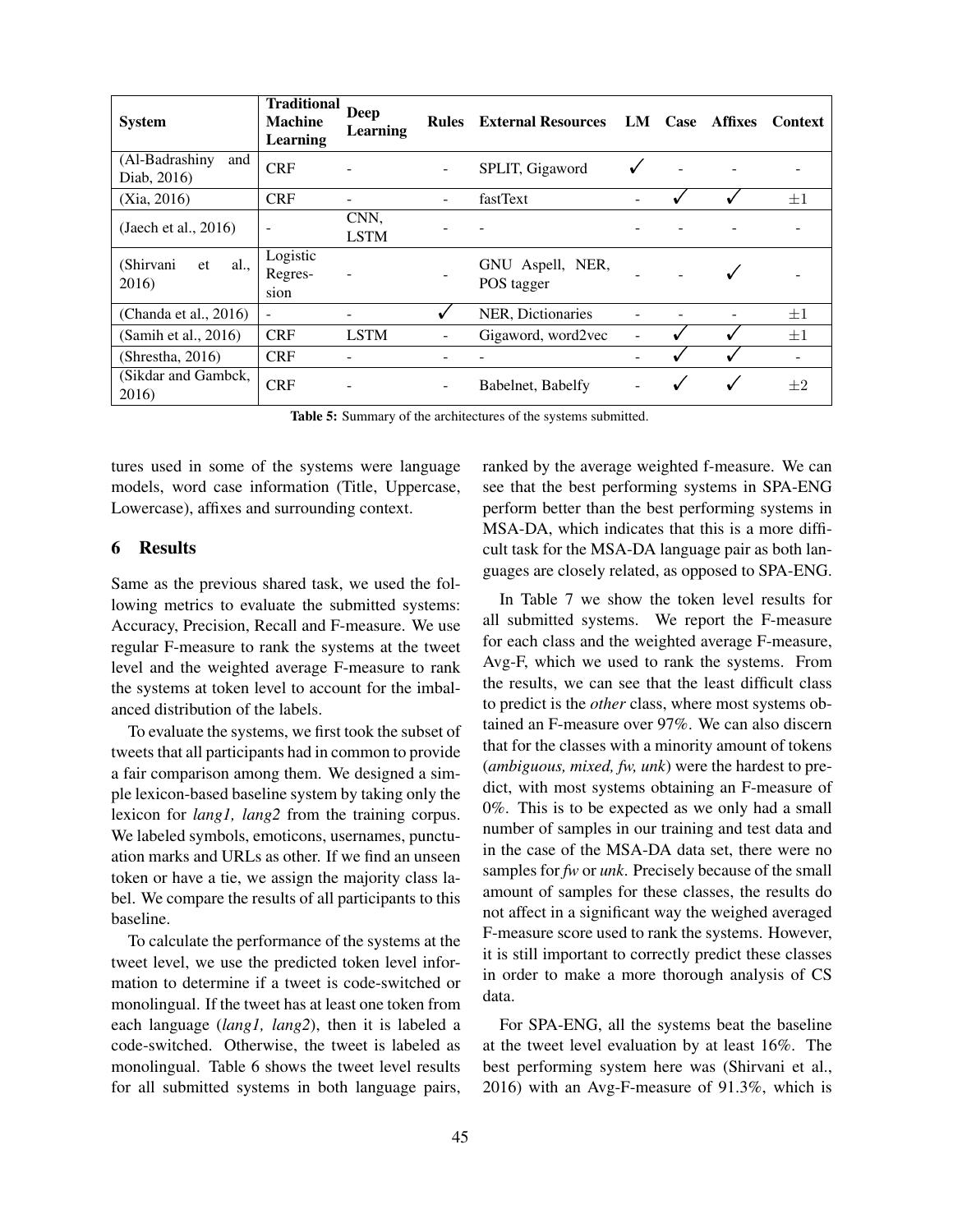| <b>Test Set</b> | <b>System</b>                                 |      | Monolingual F-1 Code-switched F-1 | <b>Weighted F-1</b> |
|-----------------|-----------------------------------------------|------|-----------------------------------|---------------------|
|                 | <b>Baseline</b>                               | 0.54 | 0.69                              | 0.607               |
|                 | (Al-Badrashiny and Diab, $2016$ <sup>*†</sup> | 0.83 | 0.69                              | 0.77                |
|                 | (Chanda et al., 2016) $\delta$                | 0.83 | 0.75                              | 0.79                |
|                 | (Xia, 2016)                                   | 0.86 | 0.79                              | 0.83                |
|                 | (Shrestha, 2016)                              | 0.90 | 0.86                              | 0.88                |
| <b>SPA-ENG</b>  | (Sikdar and Gambck, 2016)                     | 0.91 | 0.87                              | 0.89                |
|                 | IIIT Hyderabad $\top$                         | 0.91 | 0.88                              | 0.898               |
|                 | (Jaech et al., $2016$ )                       | 0.91 | 0.88                              | 0.898               |
|                 | (Samih et al., $2016$ )*                      | 0.92 | 0.88                              | 0.90                |
|                 | (Shirvani et al., 2016)                       | 0.93 | 0.9                               | 0.913               |
|                 | <b>Baseline</b>                               | 0.47 | 0.31                              | 0.44                |
|                 | (Shrestha, 2016)                              | 0.72 | 0.34                              | 0.66                |
|                 | (Al-Badrashiny and Diab, 2016)-1*             | 0.75 | 0.43                              | 0.69                |
| MSA-DA          | (Jaech et al., $2016$ )                       | 0.83 | 0.25                              | 0.73                |
|                 | (Al-Badrashiny and Diab, 2016)-2*             | 0.83 | 0.37                              | 0.75                |
|                 | (Samih et al., $2016$ )*                      | 0.89 | 0.50                              | 0.83                |

Table 6: Tweet level performance results. We ranked the systems using the weighted average F-measure, Weighted-F1. A '<sup>†</sup>' denotes a late submission. A '\*' denotes systems submitted by co-organizers of the shared task. A ' $\delta$ ' denotes the participant submission is missing a small number of tokens from one tweet. A  $\top$  denotes the participant did not submit a system description.

1.3% higher than the second best system (Samih et al., 2016). At the token level, all but one system outperformed the baseline. The best performing system was also (Shirvani et al., 2016) with an Avg-F-measure of 97.3%, which is 0.4% higher than the second best performing system (IIIT Hyderabad).<sup>4</sup>

For MSA-DA, all the submitted systems outperform the baseline at the tweet level by at least 20%. At tweet level, (Samih et al., 2016) achieved 83%, which the highest Avg-F-measure. The second highest Avg-F-measure was achieved by (Al-Badrashiny and Diab, 2016)-2. Their Avg-F-measure was 75%. At the token level, all systems beat the baseline by at least 7%. Also, (Samih et al., 2016) succeed in achieving the highest Avg-F-measure which is 87.6%. citegwu:16-2 and (Al-Badrashiny and Diab, 2016)-1 achieve the second and the third best performing systems, with Avg-F-measures of 85.1%, 82.8%, respectively.

It is not easy to determine overall winners because not all participants submitted a system for both language-pairs. However, for the SPA-ENG data set the system by (Shirvani et al., 2016) was the best performing at both the tweet and token level evaluations. On the other hand, the system by (Samih et al., 2016) was the best performing at both tweet and token level for the MSA-DA data set.

## 7 Lessons Learned

This year we had to deal with the same issues we encountered with Twitter, including data loss and sharing restrictions. However, we decided to cope with these issues as we found it harder to identify other sources of data where we could easily search and find samples of code-switched text.

In the process of annotation, we believe that preannotating the data using our previous data as training helps speed up the process of in-lab annotations and thus reduces the amount of data that has to be annotated through crowd-sourcing. We took several measures to ensure we obtained high quality data from crowd-sourcing, but it still proves to be a challenge and we obtain a fair amount of noise. The problem is exacerbated in the MSA-DA set due to the fact that there is inherently considerable amount of data overlap due to homographs between the two varieties of the language. Also, a big part of the errors made by crowd-sourcing annotators involve named entities, probably because the annotators do not take the context into account in an effort to be fast and collect money quickly.

For a future shared task, we will consider giving the crowd-sourcing annotators less choices in order to reduce error, along with providing a simpler annotation guideline with a greater amount of examples.

<sup>&</sup>lt;sup>4</sup>The participants did not submit a system description.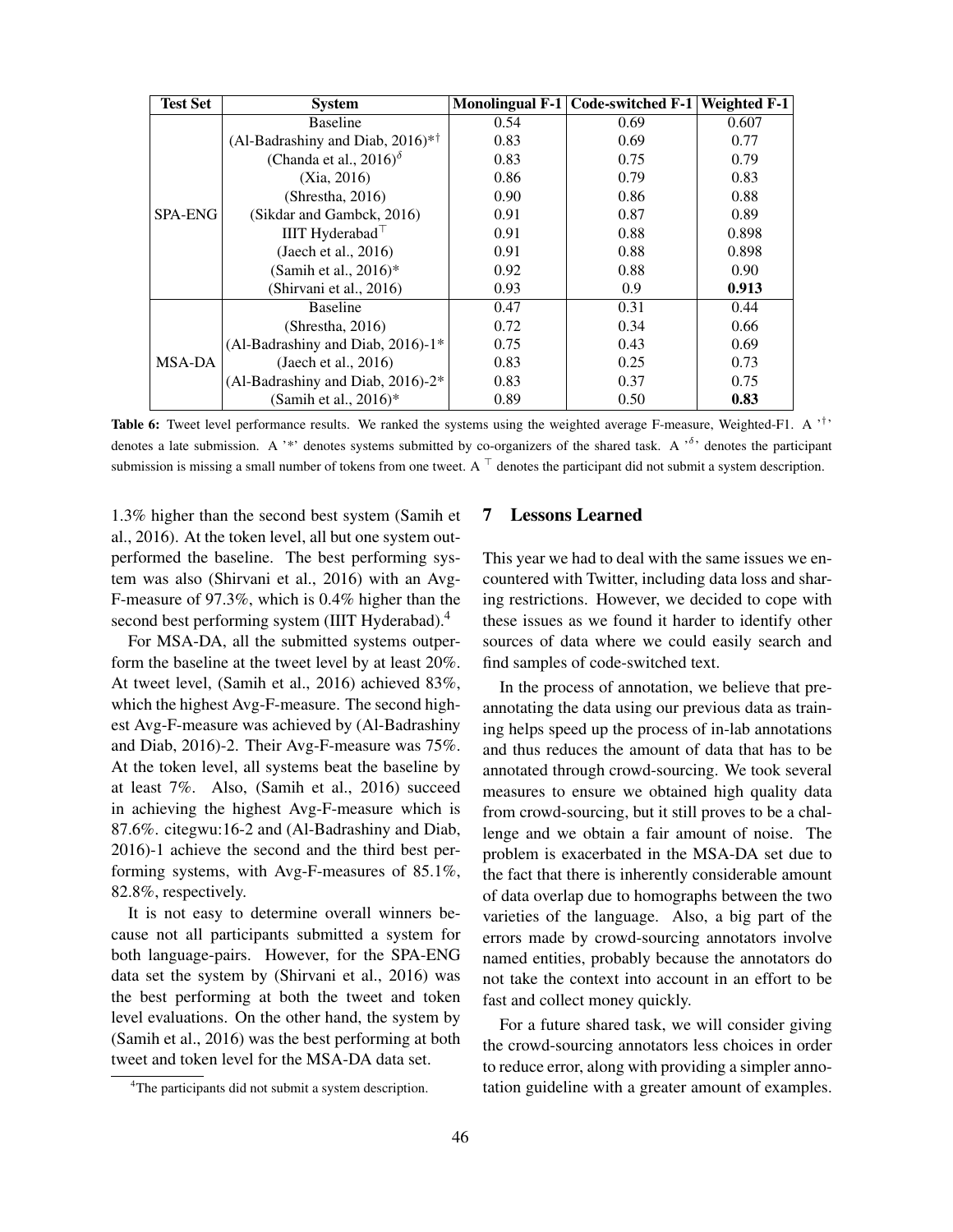| <b>Test Set</b> | <b>System</b>                                                    |                                                |  | lang1 lang2  NE  other ambiguous mixed  fw |     |                          |     |                       | unk $Avg-FAvg-A$   |
|-----------------|------------------------------------------------------------------|------------------------------------------------|--|--------------------------------------------|-----|--------------------------|-----|-----------------------|--------------------|
|                 | (Chanda et al., $2016$ )                                         | [0.478]0.689]0.153]0.466                       |  | 0.0                                        | 0.0 |                          |     | 0.01 0.003 0.603      | 0.536              |
|                 | <b>Baseline</b>                                                  | $0.595 \times 0.852 \times 0.0$ $0.979$        |  | 0.0                                        | 0.0 | 0.0                      | 0.0 | 0.828                 | 0.811              |
|                 | (Al-Badrashiny and Diab, $2016$ <sup>*†</sup>                    | 0.828 0.959 0.256 0.982                        |  | 0.0                                        | 0.0 | 0.0                      | 0.0 | 0.933                 | 0.938              |
|                 | (Xia, 2016)                                                      | 0.873 0.965 0.379 0.993                        |  | 0.0                                        | 0.0 | 0.0                      | 0.0 | 0.947                 | 0.949              |
|                 | (Shrestha, 2016)                                                 | $0.919 \mid 0.978 \mid 0.481 \mid 0.994 \mid$  |  | 0.0                                        | 0.0 | 0.0                      | 0.0 | 0.964                 | 0.965              |
| <b>SPA-ENG</b>  | (Sikdar and Gambck, 2016)                                        | 0.928 0.979 0.510 0.996                        |  | 0.0                                        | 0.0 |                          |     | $0.0$ $0.045$ $0.967$ | 0.965              |
|                 | (Jaech et al., $2016$ )                                          | 0.92910.98210.48010.994                        |  | 0.0                                        | 0.0 | 0.0                      | 0.0 | 0.968                 | 0.969              |
|                 | (Samih et al., $2016$ )*                                         | 0.930 0.980 0.551 0.995                        |  | 0.0                                        | 0.0 |                          |     | $0.0$ $0.034$ $0.968$ | 0.967              |
|                 | IIIT Hyderabad                                                   | $0.931 \times 0.979 \times 0.645 \times 0.991$ |  | 0.0                                        | 0.0 |                          |     | $0.0$ $0.013$ $0.969$ | 0.966              |
|                 | (Shirvani et al., 2016)                                          | $0.938 \mid 0.984 \mid 0.603 \mid 0.996$       |  | 0.0                                        | 0.0 |                          |     | $0.0$ $0.029$ $0.973$ | 0.973              |
|                 | <b>Baseline</b>                                                  | $0.534 \times 0.421 \times 0.0 \times 0.883$   |  | 0.0                                        | 0.0 | ÷                        |     | 0.463                 | 0.513              |
|                 | (Jaech et al., $2016$ )                                          | 0.603 0.603 0.468 0.712                        |  | 0.0                                        | 0.0 | $\blacksquare$           |     | 0.594                 | 0.599              |
|                 | (Shrestha, 2016)                                                 | $0.699 \mid 0.722 \mid 0.745 \mid 0.975$       |  | 0.0                                        | 0.0 | ٠                        |     | 0.747                 | 0.747              |
|                 | MSA-DA (Al-Badrashiny and Diab, 2016)-2* 0.767 0.833 0.828 0.986 |                                                |  | 0.0                                        | 0.0 | $\overline{\phantom{0}}$ |     | 0.828                 | 0.826              |
|                 | $ $ (Al-Badrashiny and Diab, 2016)-1* $ 0.802 0.860 0.827 0.988$ |                                                |  | 0.0                                        | 0.0 | $\overline{\phantom{0}}$ |     | 0.851                 | 0.852              |
|                 | (Samih et al., $2016$ )*                                         | 0.854 0.904 0.77 0.957                         |  | 0.0                                        | 0.0 |                          |     |                       | $0.876 \mid 0.879$ |

Table 7: Token level performance results. We ranked the systems using the weighted average F-measure, Avg-F. A '-' indicates that there were no tokens labeled under this class in the test data set. A  $\cdot^{\dagger}$  denotes a late submission. A  $\cdot^*$  denotes systems submitted by co-organizers of the shared task. A  $\delta$  denotes the participant submission is missing a small number of tokens from one tweet. A <sup>&</sup>gt; denotes the participant did not submit a system description.

Another thing we have in mind is to further improve our code-switched tweet evaluation by taking into account the predicted positions of the code-switch points instead of just labeling the tweets as CS or monolingual.

### 8 Conclusion

We had a very successful second shared task on language identification on code-switched data. We received submissions from 9 different teams, up from 7 teams in the previous task. Overall, this year's systems achieved a higher level of performance when compared to previous shared task. This is a good indicator of a higher understanding and interest in the problem. We also see that the results of the previous shared task influenced the decisions the participants made when designing their systems, as evidenced by the majority of the systems relying on a CRF for sequence labeling. In contrast to the previous shared task, we received submissions that used deep learning algorithms and techniques, which shows that the participants are thinking of different ways to take on the problem. On the other end, we had one rulebased system that didn't perform as well as the others and perhaps is an indicator that machine learning is definitely the baseline architecture to use for language identification in CS data.

In contrast to the previous shared task, the results are more consistent between token/tweet level performance, with the same teams ranking first at both levels of the same language pair. This is an indication that there were less errors made, leading to less confusion of the CS points. Also different from the previous task, this year we only looked at two different language pairs, but we maintain that these two pairs are a good representation of CS occurrences.

We have shown that there is great interest in researching language identification on code-switched data and we have provided a competitive shared task that will help push forward the development of systems and corpora with the goal of improving our understanding of code-switching.

## Acknowledgments

We would like to thank our in-lab annotators for their help in generating new test data for the shared task. We also want to thank all the participants for their contributions and interest in the problem. This work was partially supported by grants 1462143 and 1462142 from the National Science Foundation.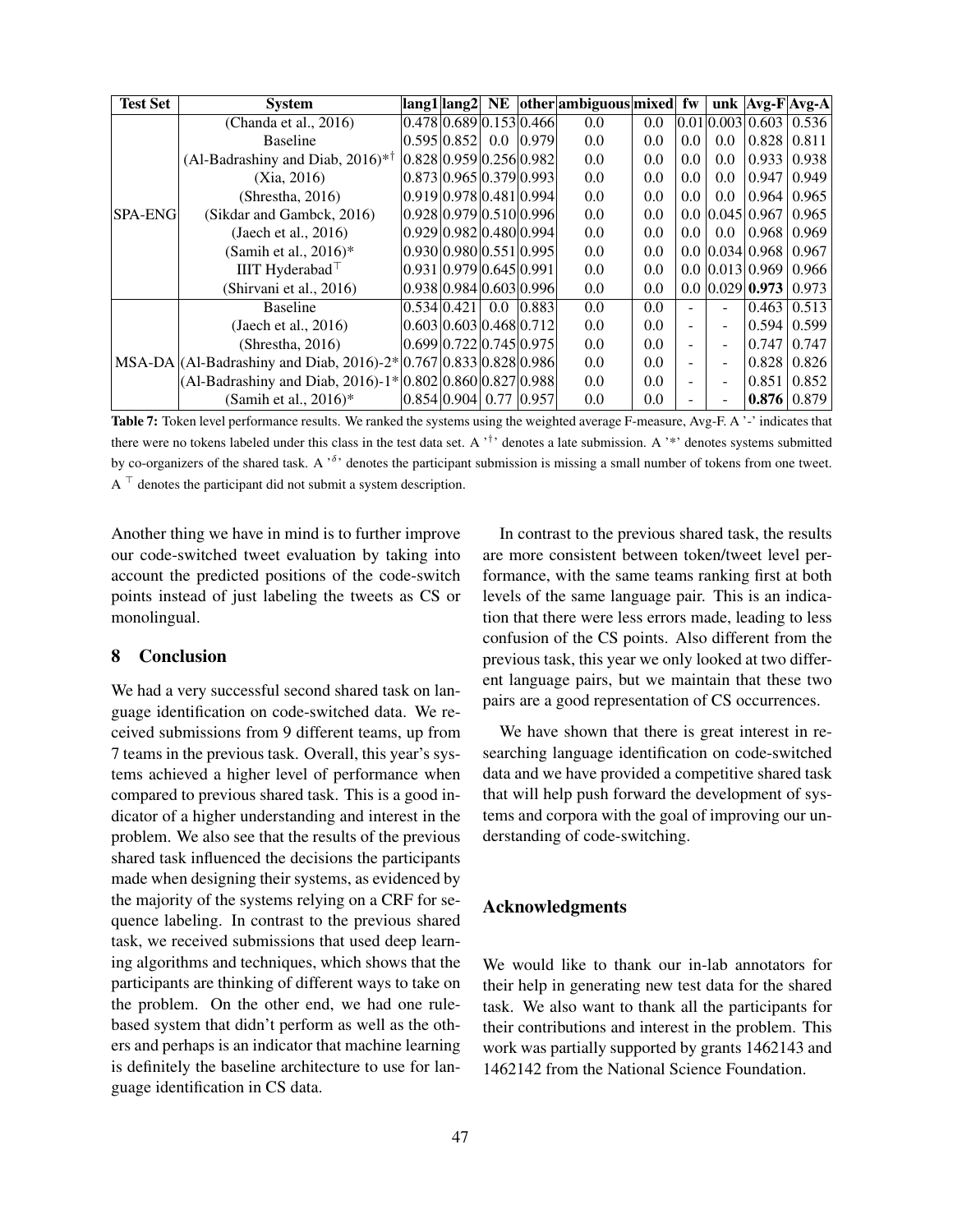## References

- Mohamed Al-Badrashiny and Mona Diab. 2016. A system for the code-switching workshop shared task 2016. In *Proceedings of The Second Workshop on Computational Approaches to Code Switching*.
- Mohamed Al-Badrashiny, Heba Elfardy, and Mona Diab. 2015. Aida2: A hybrid approach for token and sentence level dialect identification in arabic. *CoNLL 2015*, page 42.
- Rafiya Begum, Kalika Bali, Monojit Choudhury, Koustav Rudra, and Niloy Ganguly. 2016. Functions of codeswitching in tweets: An annotation framework and some initial experiments. In Nicoletta Calzolari (Conference Chair), Khalid Choukri, Thierry Declerck, Sara Goggi, Marko Grobelnik, Bente Maegaard, Joseph Mariani, Helene Mazo, Asuncion Moreno, Jan Odijk, and Stelios Piperidis, editors, *Proceedings of the Tenth International Conference on Language Resources and Evaluation (LREC 2016)*, Paris, France, may. European Language Resources Association (ELRA).
- Arunavha Chanda, Dipankar Das, and Chandan Mazumdar. 2016. Anonymous submission for emnlp 2016 code-switching workshop shared task: System description. In *Proceedings of The Second Workshop on Computational Approaches to Code Switching*.
- Mona Diab, Mahmoud Ghoneim, Abdelati Hawwari, Fahad AlGhamdi, Nada AlMarwani, and Mohamed Al-Badrashiny. 2016. Creating a large multi-layered representational repository of linguistic code switched arabic data. In Nicoletta Calzolari (Conference Chair), Khalid Choukri, Thierry Declerck, Sara Goggi, Marko Grobelnik, Bente Maegaard, Joseph Mariani, Helene Mazo, Asuncion Moreno, Jan Odijk, and Stelios Piperidis, editors, *Proceedings of the Tenth International Conference on Language Resources and Evaluation (LREC 2016)*, Paris, France, may. European Language Resources Association (ELRA).
- Björn Gambäck and Amitava Das. 2016. Comparing the level of code-switching in corpora. In Nicoletta Calzolari (Conference Chair), Khalid Choukri, Thierry Declerck, Sara Goggi, Marko Grobelnik, Bente Maegaard, Joseph Mariani, Helene Mazo, Asuncion Moreno, Jan Odijk, and Stelios Piperidis, editors, *Proceedings of the Tenth International Conference on Language Resources and Evaluation (LREC 2016)*, Paris, France, may. European Language Resources Association (ELRA).
- Dan Garrette, Hannah Alpert-Abrams, Taylor Berg-Kirkpatrick, and Dan Klein. 2015. Unsupervised code-switching for multilingual historical document transcription. In *Proceedings of the 2015 Conference of the North American Chapter of the Association for*

*Computational Linguistics: Human Language Technologies*, pages 1036–1041.

- Fei Huang and Alexander Yates. 2014. Improving word alignment using linguistic code switching data. In *EACL*, pages 1–9.
- Aaron Jaech, George Mulcaire, Mari Ostendorf, and Noah A. Smith. 2016. A neural model for language identification in code-switched tweets. In *Proceedings of The Second Workshop on Computational Approaches to Code Switching*.
- Anupam Jamatia, Björn Gambäck, and Amitava Das. 2015. Part-of-speech tagging for code-mixed englishhindi twitter and facebook chat messages. In *Proceedings of Recent Advances in Natural Language Processing Hissar, Bulgaria, Sep 79 2015*, page 239248.
- Aravind K Joshi. 1982. Processing of sentences with intra-sentential code-switching. In *Proceedings of the 9th conference on Computational linguistics-Volume 1*, pages 145–150. Academia Praha.
- Zoë Kosoff. 2014. Code-switching in egyptian arabic: A sociolinguistic analysis of twitter. *Al-Arabiyya: Journal of the American Association of Teachers of Arabic*, 47(1):83–99.
- Sophia Yat Mei Lee and Zhongqing Wang. 2015. Emotion in code-switching texts: Corpus construction and analysis. *ACL-IJCNLP 2015*, page 91.
- Dong Nguyen and Leonie Cornips. 2016. Automatic detection of intra-word code-switching. *ACL 2016*, page 82.
- Özlem Çetinoğlu. 2016. A turkish-german codeswitching corpus. In Nicoletta Calzolari (Conference Chair), Khalid Choukri, Thierry Declerck, Sara Goggi, Marko Grobelnik, Bente Maegaard, Joseph Mariani, Helene Mazo, Asuncion Moreno, Jan Odijk, and Stelios Piperidis, editors, *Proceedings of the Tenth International Conference on Language Resources and Evaluation (LREC 2016)*, Paris, France, may. European Language Resources Association (ELRA).
- Younes Samih and Wolfgang Maier. 2016. An arabicmoroccan darija code-switched corpus. In Nicoletta Calzolari (Conference Chair), Khalid Choukri, Thierry Declerck, Sara Goggi, Marko Grobelnik, Bente Maegaard, Joseph Mariani, Helene Mazo, Asuncion Moreno, Jan Odijk, and Stelios Piperidis, editors, *Proceedings of the Tenth International Conference on Language Resources and Evaluation (LREC 2016)*, Paris, France, may. European Language Resources Association (ELRA).
- Younes Samih, Suraj Maharjan, Mohammed Attia, and Thamar Solorio. 2016. Emnlp code-switching 2016 hhu-uh-g team system. In *Proceedings of The Second Workshop on Computational Approaches to Code Switching*.